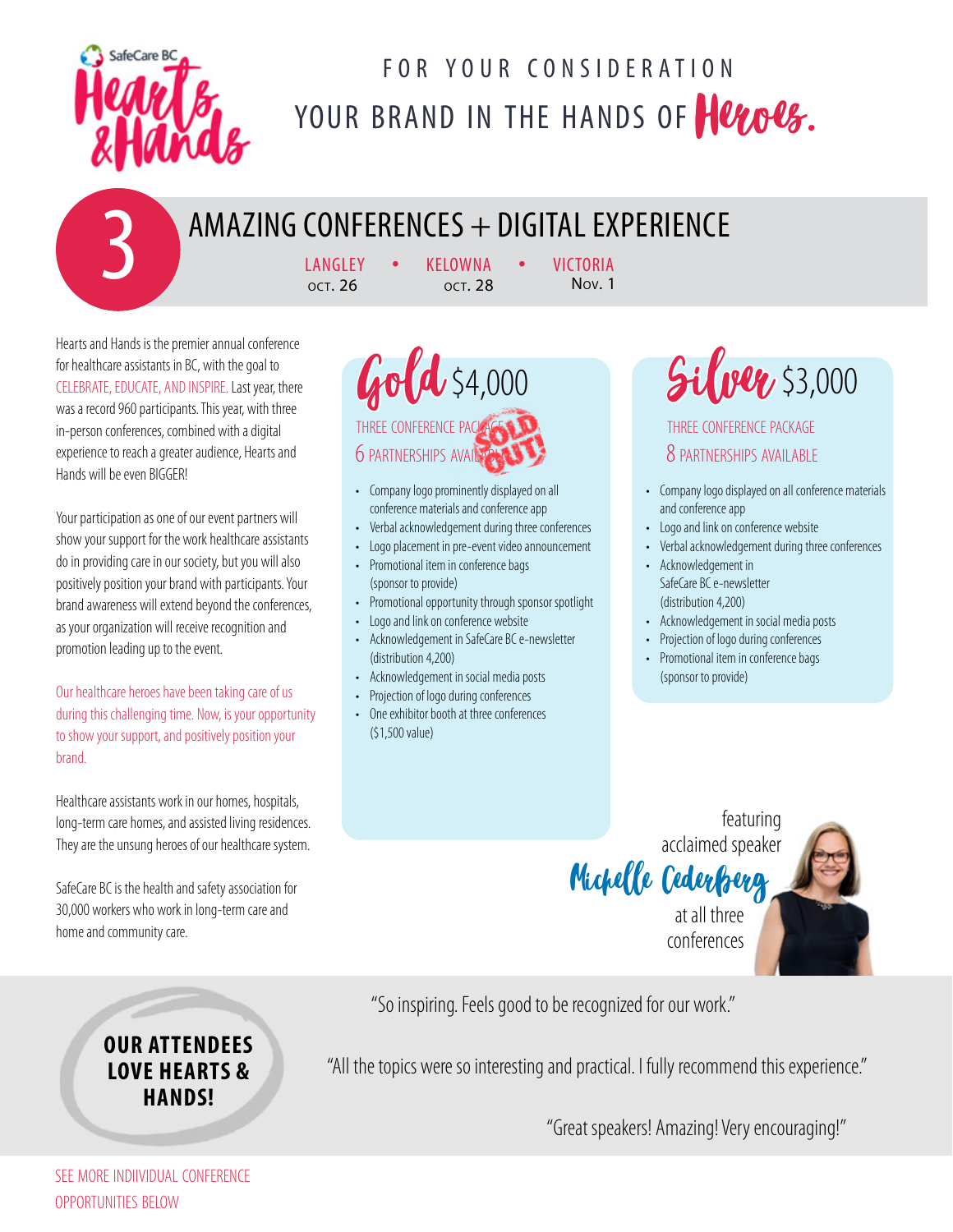## 2022 INDIVIDUAL PARTNERSHIP OPPORTUNITIES

|                                                                                                                                                                                                                                                                        | LANGLEY | KELOWNA | VICTORIA |
|------------------------------------------------------------------------------------------------------------------------------------------------------------------------------------------------------------------------------------------------------------------------|---------|---------|----------|
| KEYNOTE PRESENTER \$1,000<br>• One sponsor per conference<br>• Sponsor representative to introduce keynote presenter<br>• Logo prominently displayed during during conference                                                                                          |         |         |          |
| GREEN AND BLUE LIVE PERFORMANCE \$1,000<br>• Be part of a live performance of country muscian Todd Richard's<br>inspirational tribute to healthcare workers, Green and Blue<br>• One sponsor per conference<br>• Sponsor representative to introduce Todd and his band |         |         |          |
| <b>INSPIRATION WALL \$500</b><br>• One available per conference<br>• Help our participants share inspiration<br>• Logo prominently displayed on Inspiration Wall                                                                                                       |         |         |          |
| BREAKOUT SESSION PRESENTERS \$500<br>• Three available per conference<br>• Logo prominently displayed during morning and afternoon session<br>• Verbal acknowledgement during sessions                                                                                 |         |         |          |
| BREAKFAST \$500<br>• One available per conference<br>• Logo prominently displayed on catering tables<br>• Verbal acknowledgement during conference                                                                                                                     |         |         |          |
| <b>LUNCH \$500</b><br>• One available per conference<br>Logo prominently displayed on catering tables<br>$\bullet$<br>• Verbal acknowledgement during conference                                                                                                       |         |         |          |
| COFFEE BREAK \$250<br>• One available per conference<br>Logo prominently displayed on catering tables<br>• Verbal acknowledgement during conference                                                                                                                    |         |         |          |
| inspiring. Feels so good to be recognized for our work<br>EXHIBITOR BOOTH \$500<br>- Limited number available. Don't delay!                                                                                                                                            |         |         |          |